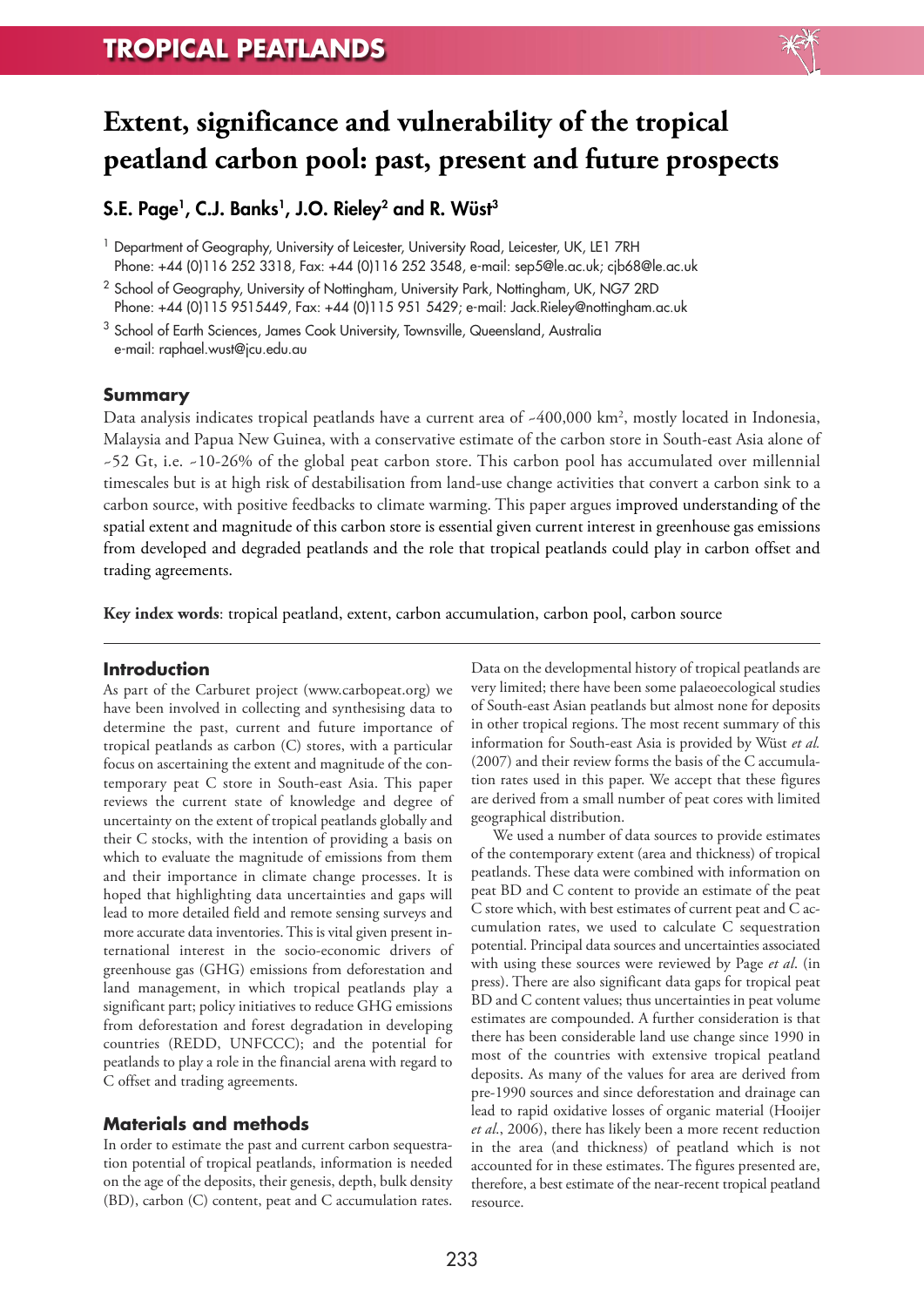

## **Results**

In South-east Asia, the onset and development of contemporary peat deposits range from the Late Pleistocene to the Holocene (Page *et al.*, 2004; Wüst *et al.*, 2007). Palaeoenvironmental studies indicate that the extensive coastal deposits are the youngest peatlands, with accumulation commencing around 3,500-6,000 cal yrs BP, whilst the sub-coastal and inland peatlands, particularly in Borneo, commenced accumulation earlier, in the Late Pleistocene(~40,000 <sup>14</sup> C yrs BP to ~23,000 <sup>14</sup> C yrs BP) through to the early Holocene (10,000-7,000 <sup>14</sup> C yrs BP). Unfortunately, scarcity of dated cores prohibits an accurate reconstruction of the development of South-east Asia's peatlands, which could be used to assess their carbon sink potential and their role as a carbon store during the Late Quaternary. Available data indicate that peat accumulation rates over both the Late Pleistocene and Holocene range mainly between 0 to 3 mm yr<sup>-1</sup>, with a median accumulation rate of ~1.3 mm yr<sup>-1</sup>, which is about 2 to 10 times the rate for boreal and subarctic peatlands (~0.1- 0.8 mm yr -1 ) (Wüst *et al.*, 2007). Carbon accumulation rates over the same time period vary between  $30-270$  g C m<sup>-2</sup> yr<sup>-1</sup>, whilst values for rates of near-recent surface peat / C accumulation range from 2.2 mm yr<sup>-1</sup> (85 g C m<sup>-2</sup> yr<sup>-1</sup>) for Central Kalimantan (Page *et al.*, 2004), to 1.5 mm yr<sup>-1</sup> (81 g C m<sup>-2</sup>) yr<sup>-1)</sup> for Riau, Sumatra (Neuzil, 1997) and 1.4 mm (74-85 g  $\text{C m}^2 \text{ yr}^1$ ) for West Kalimantan (Neuzil, 1997).

Tables 1 and 2 provide our best estimates of the nearcontemporary area of tropical peatland by region and for South-east Asian countries; they also indicates values for minimum, maximum and range. Our best estimate of nearcurrent peatland area in South-east Asia is 253,204 km<sup>2</sup>, representing 67.1% of the total global resource; South America and Africa rank second and third, with 50,336 km2 (13.3%) and 48,365 km2 (12.8%), respectively. Within South-east Asia, Indonesia has a best estimate of 206,950 km2 of peatland (i.e. 82% of the region's and 55% of the world's tropical peatland resource), followed by Malaysia (25,180 km<sup>2</sup>) and Papua New Guinea (16,950 km<sup>2</sup>). Using best estimate values of area (Table 2) and a default peat depth of 0.3 m, except in Philippines, Indonesia, Malaysia and Brunei where values of 0.5 m, 5 m, 3 m and 3 m have been used respectively, volumes of peat have been calculated and are given in Table 3 (values are based on published estimates, including Bord na Móna (1984) for the Philippines, Page *et al.* (2002) for Indonesia, and Hooijer *et al.* (2006) for Malaysia and Brunei). It is clear that small variations in mean depth values result in large variations in the resulting volume. The mass of C stored in tropical peat in South-east Asian countries is also given in Table 3 and this is based on a volumetric C density of  $45 \text{ kg m}^3$ . As with volume, small variations in density can lead to significant differences in the C store.

**Table 1.** Best estimate, minimum, maximum and range of area of tropical peatland (km2); the figures in parentheses show the percentage of the global tropical values. Caution should be taken when using the best estimate value as the range of values is more appropriate.

| Region             | <b>Best estimate</b><br>$(km^2; %$ of total) | <b>Minimum</b><br>$(km^2; %$ of total) | <b>Maximum</b><br>$(km^2; %$ of total) | Range<br>$(km^2; %$ of total) |
|--------------------|----------------------------------------------|----------------------------------------|----------------------------------------|-------------------------------|
| <b>AFRICA</b>      | 48365                                        | 26607                                  | 94591                                  | 67984                         |
|                    | $(12.8\%)$                                   | $(10.0\%)$                             | $(16.7\%)$                             | $(22.8\%)$                    |
| <b>ASIA</b>        | 820                                          | 622                                    | 6295                                   | 5673                          |
| (MAINLAND)         | $(0.2\%)$                                    | $(0.2\%)$                              | $(1.1\%)$                              | $(1.9\%)$                     |
| <b>ASIA</b>        | 253204                                       | 188654                                 | 342437                                 | 153783                        |
| (SOUTHEAST)        | $(67.1\%)$                                   | $(70.6\%)$                             | $(60.5\%)$                             | $(51.5\%)$                    |
| <b>CENTRAL</b>     | 24428                                        | 13991                                  | 25940                                  | 11949                         |
| <b>AMERICA</b>     | $(6.5\%)$                                    | $(5.2\%)$                              | $(4.6\%)$                              | $(4.0\%)$                     |
| <b>PACIFIC</b>     | 190                                          | 190                                    | 190                                    | $\theta$                      |
|                    | $(0.1\%)$                                    | $(0.1\%)$                              | $(0.0\%)$                              | $(0.0\%)$                     |
| <b>SOUTH</b>       | 50336                                        | 37136                                  | 96380                                  | 59244                         |
| <b>AMERICA</b>     | $(13.3\%)$                                   | $(13.9\%)$                             | $(17.0\%)$                             | $(19.8\%)$                    |
| <b>Grand Total</b> | 377,343                                      | 267,200                                | 565,833                                | 298,633                       |

| Table 2. Maximum and minimum tropical peatland area (km <sup>2</sup> ) by country in Southeast Asia. Best estimate value is an av-     |  |  |
|----------------------------------------------------------------------------------------------------------------------------------------|--|--|
| eraged area (km <sup>2</sup> ). Caution should be taken when using the best estimate value as the range of values is more appropriate. |  |  |

| <b>Country</b>         | Best estimate $(km^2)$ | Min Area $(km2)$ | Max Area $(km^2)$ |
|------------------------|------------------------|------------------|-------------------|
| <b>Brunei</b>          | 1000                   | 100              | 1000              |
| <b>Indonesia</b>       | 206950                 | 160000           | 270630            |
| Malaysia               | 25180                  | 22500            | 27305             |
| <b>Myanmar</b> (Burma) | 500                    | 500              | 9650              |
| Papua New Guinea       | 16950                  | 5000             | 28942             |
| <b>Philippines</b>     | 400                    | 60               | 2400              |
| <b>Thailand</b>        | 394                    | 394              | 680               |
| <b>Vietnam</b>         | 1830                   | 100              | 1830              |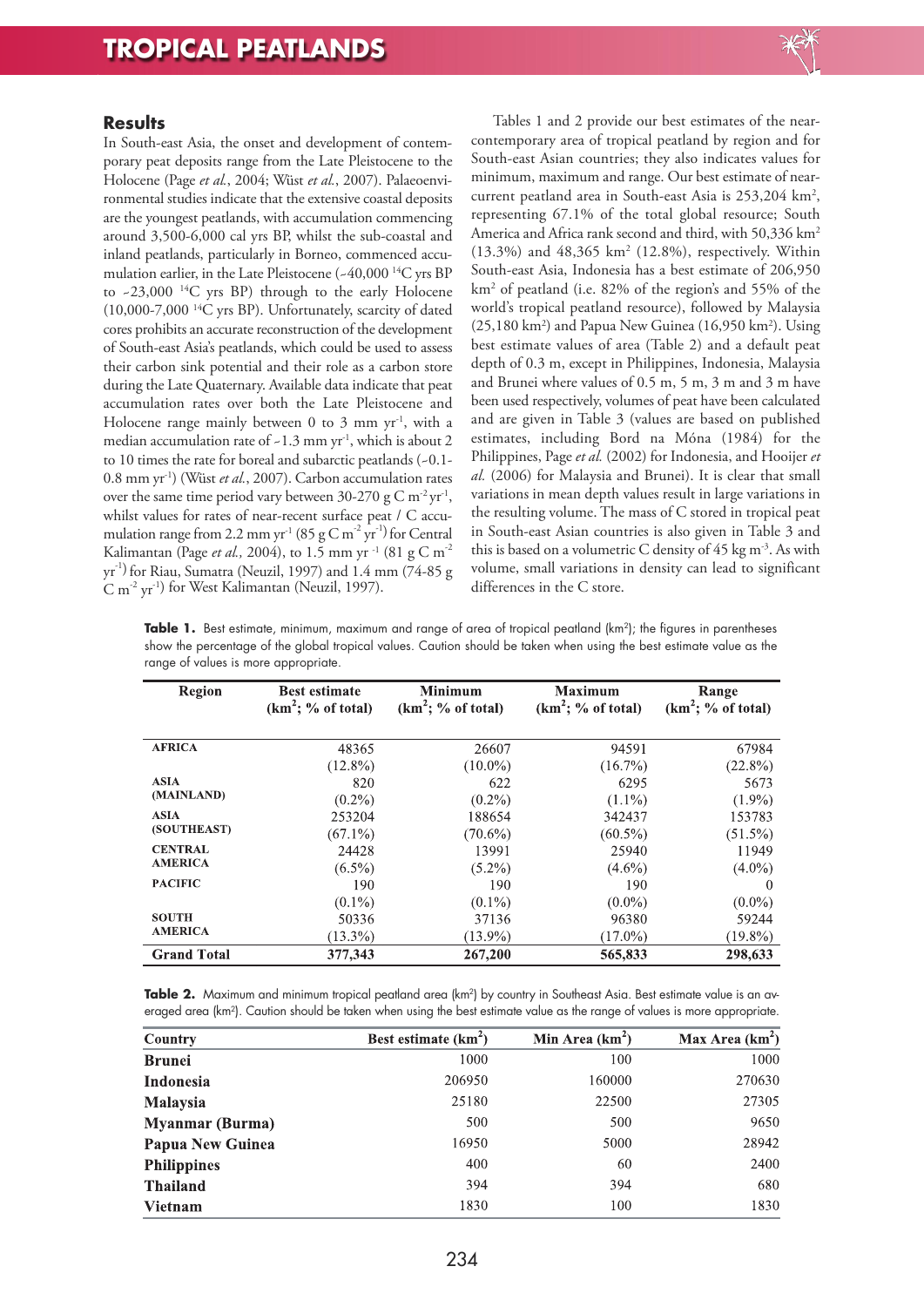

| <b>REGION</b>    | Best estimate $(x10^9 \text{ m}^3)$ | Best estimate |
|------------------|-------------------------------------|---------------|
|                  | (depth used, m)                     | (Gtonnes)     |
| Brunei           | 3                                   |               |
|                  | (3)                                 | 0.135         |
| Indonesia        | 1034.75                             |               |
|                  | (5)                                 | 46.564        |
| Malaysia         | 75.54                               |               |
|                  | (3)                                 | 3.399         |
| Myanmar (Burma)  | 0.15                                |               |
|                  | (0.3)                               | 0.007         |
| Papua New Guinea | 5.085                               |               |
|                  | (0.3)                               | 0.229         |
| Philippines      | 0.2                                 |               |
|                  | (0.5)                               | 0.009         |
| Thailand         | 0.1182                              |               |
|                  | (0.3)                               | 0.005         |
| Vietnam          | 0.549                               |               |
|                  | (0.3)                               | 0.025         |
| <b>Total</b>     | 1119.4                              | 50.373        |

**Table 3.** Volume and carbon store of tropical peat by Southeast Asian country based on areas in Table 2, the depth values given and an assumed volumetric carbon density of 45 kg m<sup>3</sup>. Caution should be taken when using the best estimate value as the range of values is significant and may be more appropriate.

Table 3 suggests that South-east Asian peatlands represent a near-recent C store of 50.4 Gt; this compares with a value for global tropical deposits of 52.2 Gt. Southeast Asian peatlands therefore represent 96.6% of the global tropical peat C sink. This dominance of South-east Asian peat is similarly represented in the total global volume of tropical peat of 1159.3 x  $10^9$  m<sup>3</sup> compared to the Southeast Asian volume of 1119.4 x  $10^9$  m<sup>3</sup> (96.6%). Owing to the compounding of uncertainties through the use of ranges of the variables the best estimate values should be cited with extreme caution. As an example, the range of values of C content can vary by an order of magnitude.

Applying the range of surface peat C accumulation rates of 74-85 g C m-2 yr -1 (from Page *et al.* (2004) and Neuzil (1997)), to our best estimate of the peatland area in Indonesia (206,950 km2 ) produces a potential C sink of 15.3 - 17.6 Mt yr -1 , whilst for all South-east Asian peatlands (253,204 km2 ) the estimated potential C sink is  $18.7$  -  $21.5$  Mt yr<sup>-1</sup>.

# **Discussion and conclusions**

Tropical peatlands have, at a best estimate, a global area of 380,000 km2with the largest amount located in South-east Asia (253,204 km<sup>2</sup>) mostly in Indonesia, Malaysia and Papua New Guinea.These peatlands hold a vast store of organic C. The peatlands of South-east Asia have an estimated store of 52 Gt C and a storage potential of  $18.7$  - 21.5 Mt C yr<sup>-1</sup>. These values compare with estimated values for the global peat C store of 202-500 Gt (Post *et al*., 1982; Markov *et al*., 1988) and a recent estimate of the total C storage potential for global peatlands of 76 Mt C yr<sup>-1</sup> (Vasander and Kettunen,

2006).Thus peatlands in South-east Asia comprise of around 10-26% of the global peat C store; provide between 25 and 28% of the total global peatland C storage potential and 3.7% of the total soil C pool (1395 Gt C; Adams *et al*., 1990). It should be noted, as with previous estimates of the global tropical peatland resource, that there is *considerable* variation in published values for the magnitude of both global peat and soil C stores.

The tropical peatland C pool has accumulated over millennial timescales but is currently at high risk of destabilisation as a result of land use change, in particular conversion to plantation agriculture, drainage and fire. These activities convert peatlands from C sinks to C sources, with positive feedbacks to climate warming. Over the last decade the C sequestration function of South-east Asian peatlands has been either severely impaired or completely destroyed. Land use changes have removed the sequestration machinery (peat swamp forest) and led to lowered water tables and hence oxidative conditions which promote rapid loss of the C store. It is estimated that 130,000 km2 of peatland in South-east Asia are currently deforested and either being used for agriculture or have been abandoned (Hooijer *et al*., 2006). This represents a potential loss of C sink function of 9.6-11.0 Mt C yr-1 . According to figures for fossil-fuel burning, cement production, and gas flaring in 2004 (http://cdiac.esd.ornl.gov/trends/emis/top2004.tot), this is almost equivalent to the total emissions of  $CO<sub>2</sub>$  from the Republic of Ireland  $(11.5 \text{ Mt C yr}^{-1})$ . In addition, it is predicted that further large areas of tropical peatland will